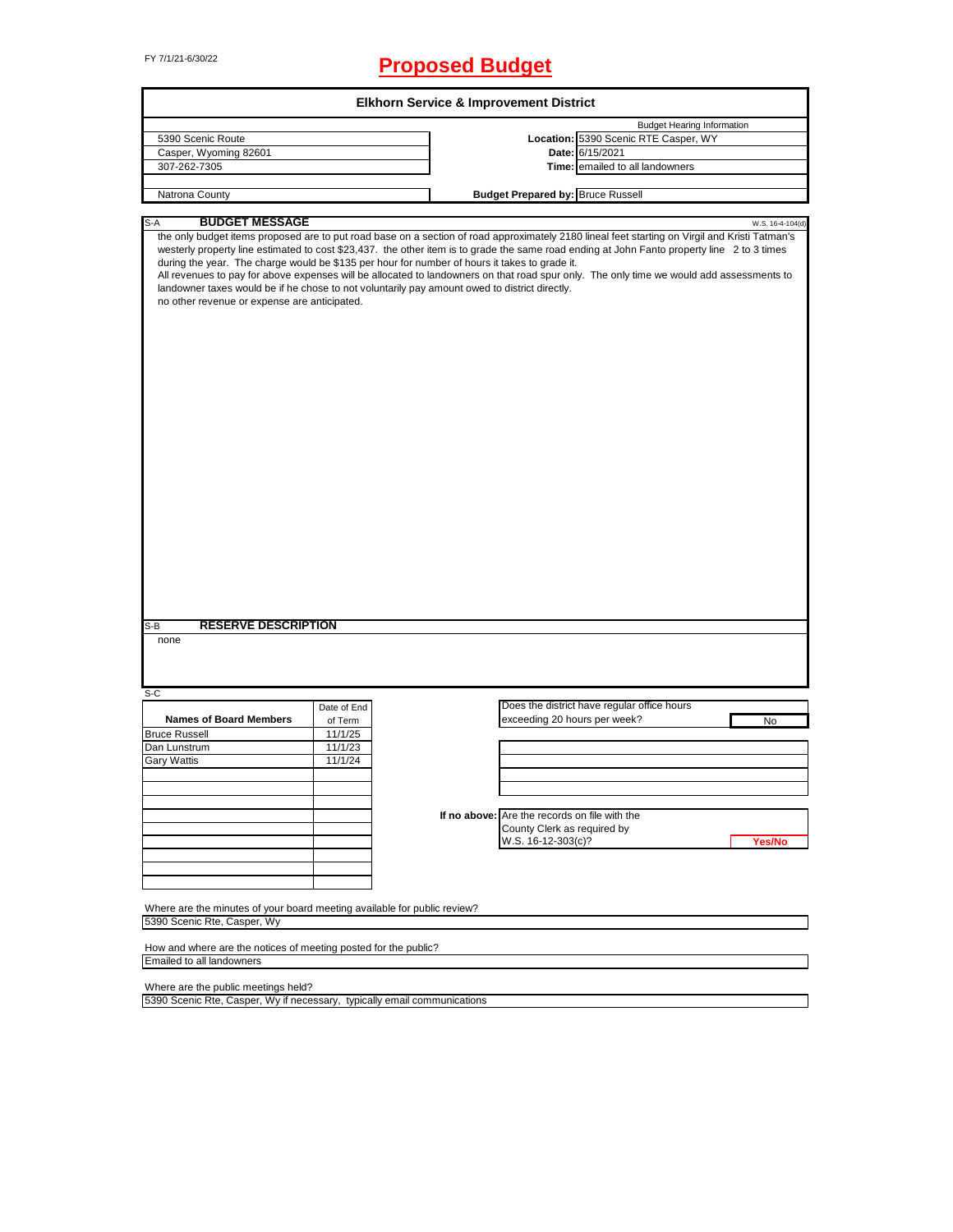### **PROPOSED BUDGET SUMMARY**

|       | <b>OVERVIEW</b>                                             | 2019-2020<br>Actual | 2020-2021<br>Estimated | 2021-2022<br>Proposed | Pending<br>Approval |
|-------|-------------------------------------------------------------|---------------------|------------------------|-----------------------|---------------------|
| $S-1$ | <b>Total Budgeted Expenditures</b>                          | \$0                 | \$0 <sub>1</sub>       | \$24,000              |                     |
| $S-2$ | <b>Total Principal to Pay on Debt</b>                       | \$0                 | \$0                    |                       |                     |
| $S-3$ | <b>Total Change to Restricted Funds</b>                     | \$0                 | \$0                    |                       |                     |
| $S-4$ | <b>Total General Fund and Forecasted Revenues Available</b> | \$0                 | \$17.790               |                       |                     |
| $S-5$ | Amount requested from County Commissioners                  | \$0                 | \$0 <sub>1</sub>       |                       |                     |
| $S-6$ | <b>Additional Funding Needed:</b>                           |                     |                        |                       |                     |

| <b>REVENUE SUMMARY</b> |                                              | 2019-2020       | 2020-2021  | 2021-2022                              | Pending                                                                                                                                                                                                                                        |
|------------------------|----------------------------------------------|-----------------|------------|----------------------------------------|------------------------------------------------------------------------------------------------------------------------------------------------------------------------------------------------------------------------------------------------|
|                        |                                              | Actual          | Estimated  | Proposed                               | Approval                                                                                                                                                                                                                                       |
|                        |                                              |                 |            |                                        |                                                                                                                                                                                                                                                |
| $S-7$                  | <b>Operating Revenues</b>                    | \$0             | \$17,790   | \$6,210                                | <u>i ka</u>                                                                                                                                                                                                                                    |
| $S-8$                  | Tax levy (From the County Treasurer)         | \$0             | \$0        | \$0                                    | en de la familie de la familie de la familie de la familie de la familie de la familie de la familie de la fam<br>Estatubat de la familie de la familie de la familie de la familie de la familie de la familie de la familie d                |
| $S-9$                  | <b>Government Support</b>                    | \$0             | \$0        | \$0                                    | en de la familie de la familie de la familie de la familie de la familie de la familie de la familie de la fam<br>Constitution de la familie de la familie de la familie de la familie de la familie de la familie de la familie               |
| $S-10$                 | <b>Grants</b>                                | \$0             | \$0        | \$0                                    | en de la familie de la familie de la familie de la familie de la familie de la familie de la familie de la fam<br>Estat de la familie de la familie de la familie de la familie de la familie de la familie de la familie de la                |
| $S-11$                 | Other County Support (Not from Co. Treas.)   | \$0             | \$0        | \$0                                    |                                                                                                                                                                                                                                                |
| $S-12$                 | <b>Miscellaneous</b>                         | \$0             | \$0        | \$0                                    | e de la familia de la familia de la familia de la familia de la familia de la familia de la familia de la fami<br>Establecidad                                                                                                                 |
| $S-13$                 | <b>Other Forecasted Revenue</b>              | \$0             | \$0        | \$0                                    | en de la formation de la formation de la formation de la formation de la formation de la formation de la forma<br>Décembre de la formation de la formation de la formation de la formation de la formation de la formation de la               |
|                        |                                              |                 |            |                                        |                                                                                                                                                                                                                                                |
| $S-14$                 | <b>Total Revenue</b>                         | \$0             | \$17,790   | \$6,210                                | <u>ika ma</u>                                                                                                                                                                                                                                  |
| FY 7/1/21-6/30/22      |                                              |                 |            | Elkhorn Service & Improvement District |                                                                                                                                                                                                                                                |
|                        |                                              | 2019-2020       | 2020-2021  | 2021-2022                              | Pending                                                                                                                                                                                                                                        |
|                        | <b>EXPENDITURE SUMMARY</b>                   | Actual          | Estimated  | Proposed                               | Approval                                                                                                                                                                                                                                       |
|                        |                                              |                 |            |                                        |                                                                                                                                                                                                                                                |
| $S-15$                 | <b>Capital Outlay</b>                        | \$0             | \$0        | \$0                                    | en de la filosofia<br>Maria                                                                                                                                                                                                                    |
| $S-16$                 | <b>Interest and Fees On Debt</b>             | \$0             | \$0        | \$0                                    | anan<br>Mariti                                                                                                                                                                                                                                 |
| $S-17$                 | Administration                               | \$0             | \$0        | \$0                                    | en de la familie de la familie de la familie de la familie de la familie de la familie de la familie de la fam<br>Construction de la familie de la familie de la familie de la familie de la familie de la familie de la familie               |
| $S-18$                 | <b>Operations</b>                            | \$0             | \$0        | \$24,000                               | a a shekarar 2009<br>Marejeo                                                                                                                                                                                                                   |
| $S-19$                 | <b>Indirect Costs</b>                        | \$0             | \$0        | \$0                                    |                                                                                                                                                                                                                                                |
| <b>S-20R</b>           | <b>Expenditures paid by Reserves</b>         | \$0             | \$0        | \$0                                    | e de la construcción de la construcción de la construcción de la construcción de la construcción de la constru                                                                                                                                 |
| $S-20$                 | <b>Total Expenditures</b>                    | $\overline{50}$ | \$0        | \$24,000                               | a a chuid ann an c                                                                                                                                                                                                                             |
|                        |                                              |                 |            |                                        |                                                                                                                                                                                                                                                |
|                        |                                              | 2019-2020       | 2020-2021  | 2021-2022                              | Pending                                                                                                                                                                                                                                        |
|                        | <b>DEBT SUMMARY</b>                          | Actual          | Estimated  | Proposed                               | Approval                                                                                                                                                                                                                                       |
|                        |                                              |                 |            |                                        |                                                                                                                                                                                                                                                |
| $S-21$                 | <b>Principal Paid on Debt</b>                | \$0             | \$0        | \$0 I                                  | <u> Karlin (k. 1988)</u>                                                                                                                                                                                                                       |
|                        |                                              |                 |            |                                        |                                                                                                                                                                                                                                                |
|                        |                                              | 2019-2020       | 2020-2021  | 2021-2022                              | Pending                                                                                                                                                                                                                                        |
|                        | <b>CASH AND INVESTMENTS</b>                  | Actual          | Estimated  | Proposed                               | Approval                                                                                                                                                                                                                                       |
|                        |                                              |                 |            |                                        |                                                                                                                                                                                                                                                |
| $S-22$                 | <b>TOTAL GENERAL FUNDS</b>                   | \$0             | \$0        | \$17,790                               | <u> Hillingar Sa</u>                                                                                                                                                                                                                           |
|                        |                                              |                 |            |                                        |                                                                                                                                                                                                                                                |
|                        | <b>Summary of Reserve Funds</b>              |                 |            |                                        |                                                                                                                                                                                                                                                |
| $S-23$                 | <b>Beginning Balance in Reserve Accounts</b> |                 |            |                                        |                                                                                                                                                                                                                                                |
| $S-24$                 | a. Sinking and Debt Service Funds            | \$0             | \$0        | \$0                                    | en de la familie de la familie de la familie de la familie de la familie de la familie de la familie de la fa<br>Construction de la familie de la familie de la familie de la familie de la familie de la familie de la familie                |
| $S-25$                 | b. Reserves                                  | \$0             | \$0        | \$0                                    |                                                                                                                                                                                                                                                |
| $S-26$                 | c. Bond Funds                                | \$0             | \$0        | \$0                                    | e de la familie de la familie de la familie de la familie de la familie de la familie de la familie de la fami<br>Característica de la familie de la familie de la familie de la familie de la familie de la familie de la fami                |
|                        | Total Reserves (a+b+c)                       | \$0             | \$0        | \$0                                    | en en de la familie de la familie de la familie de la familie de la familie de la familie de la familie de la<br>Constitution de la familie de la familie de la familie de la familie de la familie de la familie de la familie                |
| $S-27$                 | Amount to be added                           |                 |            |                                        |                                                                                                                                                                                                                                                |
|                        |                                              |                 |            |                                        |                                                                                                                                                                                                                                                |
| $S-28$                 | a. Sinking and Debt Service Funds            | \$0             | \$0        | \$0                                    |                                                                                                                                                                                                                                                |
| $S-29$                 | b. Reserves<br>c. Bond Funds                 | \$0<br>\$0      | \$0<br>\$0 | \$0<br>\$0                             | e de la composición de la composición de la composición de la composición de la composición de la composición<br>Campo de la composición de la composición de la composición de la composición de la composición de la composic                |
| $S-30$                 |                                              |                 |            |                                        |                                                                                                                                                                                                                                                |
|                        | Total to be added (a+b+c)                    | $\overline{50}$ | \$0        | $\overline{50}$                        | en de la filo<br>Galiador                                                                                                                                                                                                                      |
|                        | <b>Subtotal</b>                              | \$0             | \$0        | \$0                                    |                                                                                                                                                                                                                                                |
| $S-31$<br>$S-32$       | Less Total to be spent                       | \$0             | \$0        | \$0                                    | <u>i M</u><br>en de la familie de la familie de la familie de la familie de la familie de la familie de la familie de la fam<br>Constitution de la familie de la familie de la familie de la familie de la familie de la familie de la familie |
|                        | TOTAL RESERVES AT END OF FISCAL YEAR         | \$0             | \$0        | \$0                                    | VI.                                                                                                                                                                                                                                            |
| $S-33$                 |                                              |                 |            |                                        |                                                                                                                                                                                                                                                |
|                        |                                              |                 |            |                                        | End of Summarv                                                                                                                                                                                                                                 |

*Budget Officer / District Official (if not same as "Submitted by")*

Casper, Wyoming 82601

Date adopted by Special District

**DISTRICT ADDRESS:** 5390 Scenic Route **PREPARED BY:** Bruce Russell

**DISTRICT PHONE:** 307-262-7305

1/23/19 *Form approved by Wyoming Department of Audit, Public Funds Division Prepared in compliance with the Uniform Municipal Fiscal Procedures Act (W.S. 16-4-101 through 124) as it applies.*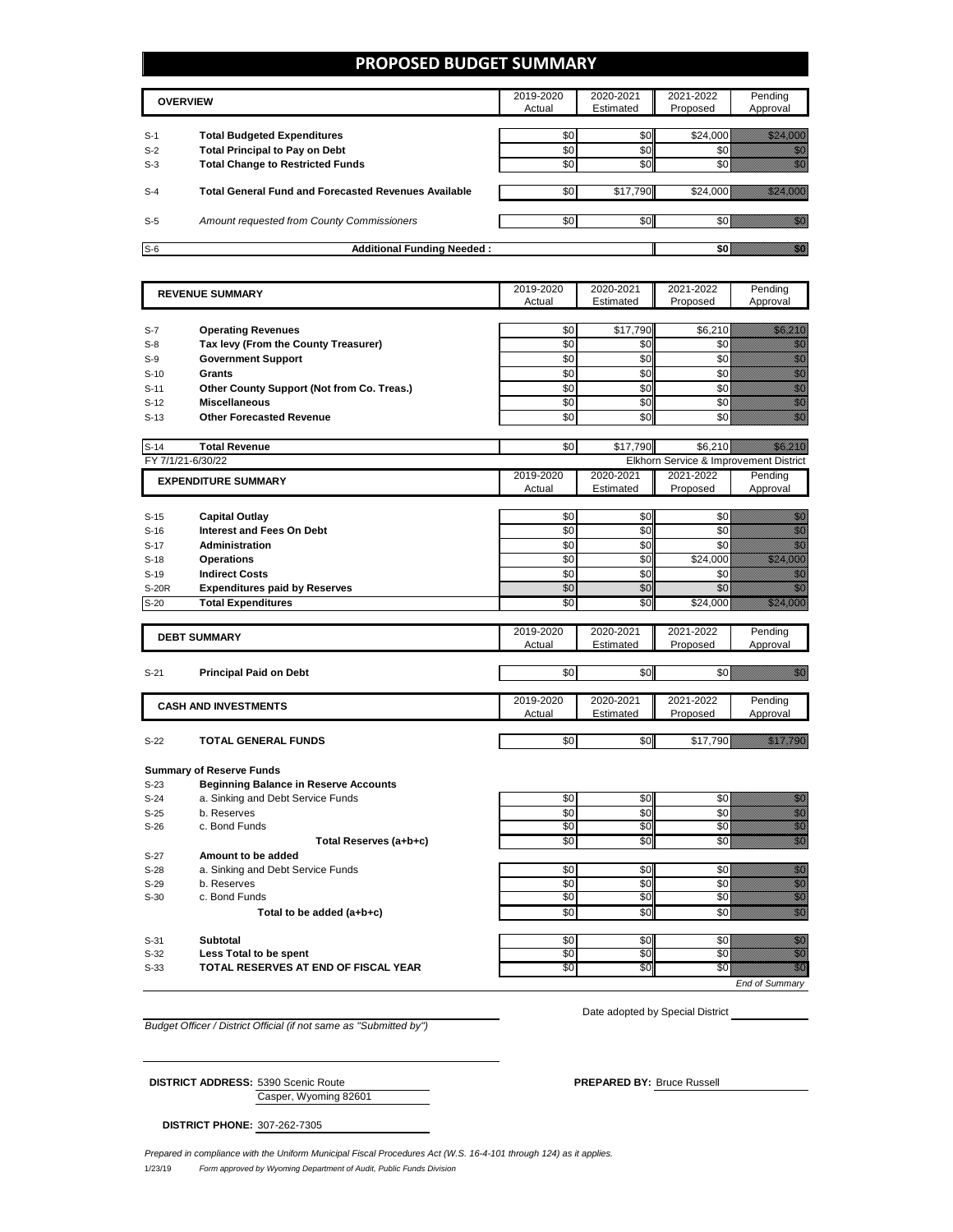|           | Elkhorn Service & Improvement District                                                 |                                 |                 |           | <b>FYE</b>    | 6/30/2022                                                                                                                                                                                                                          |
|-----------|----------------------------------------------------------------------------------------|---------------------------------|-----------------|-----------|---------------|------------------------------------------------------------------------------------------------------------------------------------------------------------------------------------------------------------------------------------|
|           | <b>NAME OF DISTRICT/BOARD</b>                                                          |                                 |                 |           |               |                                                                                                                                                                                                                                    |
|           |                                                                                        |                                 |                 |           |               |                                                                                                                                                                                                                                    |
|           | <b>PROPERTY TAXES AND ASSESSMENTS</b>                                                  |                                 |                 |           |               |                                                                                                                                                                                                                                    |
|           |                                                                                        |                                 |                 |           |               |                                                                                                                                                                                                                                    |
|           |                                                                                        | <b>DOA Chart</b><br>of Accounts | 2019-2020       | 2020-2021 | 2021-2022     | Pending                                                                                                                                                                                                                            |
| $R-1$     |                                                                                        |                                 | Actual          | Estimated | Proposed      | Approval                                                                                                                                                                                                                           |
| $R-1.1$   | <b>Property Taxes and Assessments Received</b><br>Tax Levy (From the County Treasurer) | 4001                            |                 |           |               |                                                                                                                                                                                                                                    |
| $R-1.2$   | Other County Support (see note on the right)                                           | 4005                            |                 |           |               |                                                                                                                                                                                                                                    |
|           |                                                                                        |                                 |                 |           |               |                                                                                                                                                                                                                                    |
|           | <b>FORECASTED REVENUE</b>                                                              |                                 |                 |           |               |                                                                                                                                                                                                                                    |
|           |                                                                                        |                                 |                 |           |               |                                                                                                                                                                                                                                    |
|           |                                                                                        | <b>DOA Chart</b>                | 2019-2020       | 2020-2021 | 2021-2022     | Pending                                                                                                                                                                                                                            |
|           |                                                                                        | of Accounts                     | Actual          | Estimated | Proposed      | Approval                                                                                                                                                                                                                           |
| $R-2$     | <b>Revenues from Other Governments</b>                                                 |                                 |                 |           |               |                                                                                                                                                                                                                                    |
| $R - 2.1$ | State Aid                                                                              | 4211                            |                 |           |               |                                                                                                                                                                                                                                    |
|           | R-2.2 Additional County Aid (non-treasurer)                                            | 4237                            |                 |           |               |                                                                                                                                                                                                                                    |
|           | R-2.3 City (or Town) Aid                                                               | 4237                            |                 |           |               |                                                                                                                                                                                                                                    |
| $R-2.4$   | Other (Specify)                                                                        | 4237                            |                 |           |               |                                                                                                                                                                                                                                    |
|           | R-2.5 Total Government Support                                                         |                                 | \$0             | \$0       | \$0           | en de la familie de la familie de la familie de la familie de la familie de la familie de la familie de la fam<br>Espainia                                                                                                         |
| $R-3$     | <b>Operating Revenues</b>                                                              |                                 |                 |           |               |                                                                                                                                                                                                                                    |
| $R - 3.1$ | <b>Customer Charges</b>                                                                | 4300                            |                 | \$17,790  | \$6,210       | <u>i selle para lä</u>                                                                                                                                                                                                             |
|           | R-3.2 Sales of Goods or Services                                                       | 4300                            |                 |           |               |                                                                                                                                                                                                                                    |
|           | R-3.3 Other Assessments                                                                | 4503                            |                 |           |               |                                                                                                                                                                                                                                    |
| R-3.4     | <b>Total Operating Revenues</b>                                                        |                                 | \$0             | \$17,790  | \$6,210       | <u>tik alaman da</u>                                                                                                                                                                                                               |
| $R-4$     | <b>Grants</b>                                                                          |                                 |                 |           |               |                                                                                                                                                                                                                                    |
| $R - 4.1$ | <b>Direct Federal Grants</b>                                                           | 4201                            |                 |           |               |                                                                                                                                                                                                                                    |
|           | R-4.2 Federal Grants thru State Agencies                                               | 4201                            |                 |           |               |                                                                                                                                                                                                                                    |
|           | R-4.3 Grants from State Agencies                                                       | 4211                            |                 |           |               |                                                                                                                                                                                                                                    |
| $R - 4.4$ | <b>Total Grants</b>                                                                    |                                 | \$0             | \$0       | $\frac{6}{5}$ | en de la filo<br>Maria de la filòla del control de la filòla de la filòla del terme del terme del terme del terme<br>Maria del terme del terme del terme del terme del terme del terme del terme del terme del terme del terme del |
| $R-5$     | <b>Miscellaneous Revenue</b>                                                           |                                 |                 |           |               |                                                                                                                                                                                                                                    |
| R-5.1     | Interest                                                                               | 4501                            |                 |           |               |                                                                                                                                                                                                                                    |
| $R-5.3$   | R-5.2 Other: Specify<br>Other: Additional                                              | 4500                            |                 |           |               |                                                                                                                                                                                                                                    |
| $R - 5.4$ | <b>Total Miscellaneous</b>                                                             |                                 | \$0             | \$0       | \$0           | en de la familie de la familie de la familie de la familie de la familie de la familie de la familie de la fa<br>Constitution de la familie de la familie de la familie de la familie de la familie de la familie de la familie    |
| $R-5.5$   | <b>Total Forecasted Revenue</b>                                                        |                                 | $\overline{30}$ | \$17,790  | \$6,210       | en eller<br>Filmologi                                                                                                                                                                                                              |
|           |                                                                                        |                                 |                 |           |               |                                                                                                                                                                                                                                    |
| $R-6$     | <b>Other Forecasted Revenue</b>                                                        |                                 |                 |           |               |                                                                                                                                                                                                                                    |
| $R-6.1$   | a. Other past due as estimated by Co. Treas.                                           | 4004                            |                 |           |               |                                                                                                                                                                                                                                    |
| $R-6.2$   | b. Other forecasted revenue (specify):                                                 |                                 |                 |           |               |                                                                                                                                                                                                                                    |
| $R-6.3$   |                                                                                        | 4500                            |                 |           |               |                                                                                                                                                                                                                                    |
| $R-6.4$   |                                                                                        | 4500                            |                 |           |               |                                                                                                                                                                                                                                    |
| $R-6.5$   |                                                                                        |                                 |                 |           |               |                                                                                                                                                                                                                                    |

R-6.6 **Total Other Forecasted Revenue (a+b)** \$0 \$0 \$0 \$0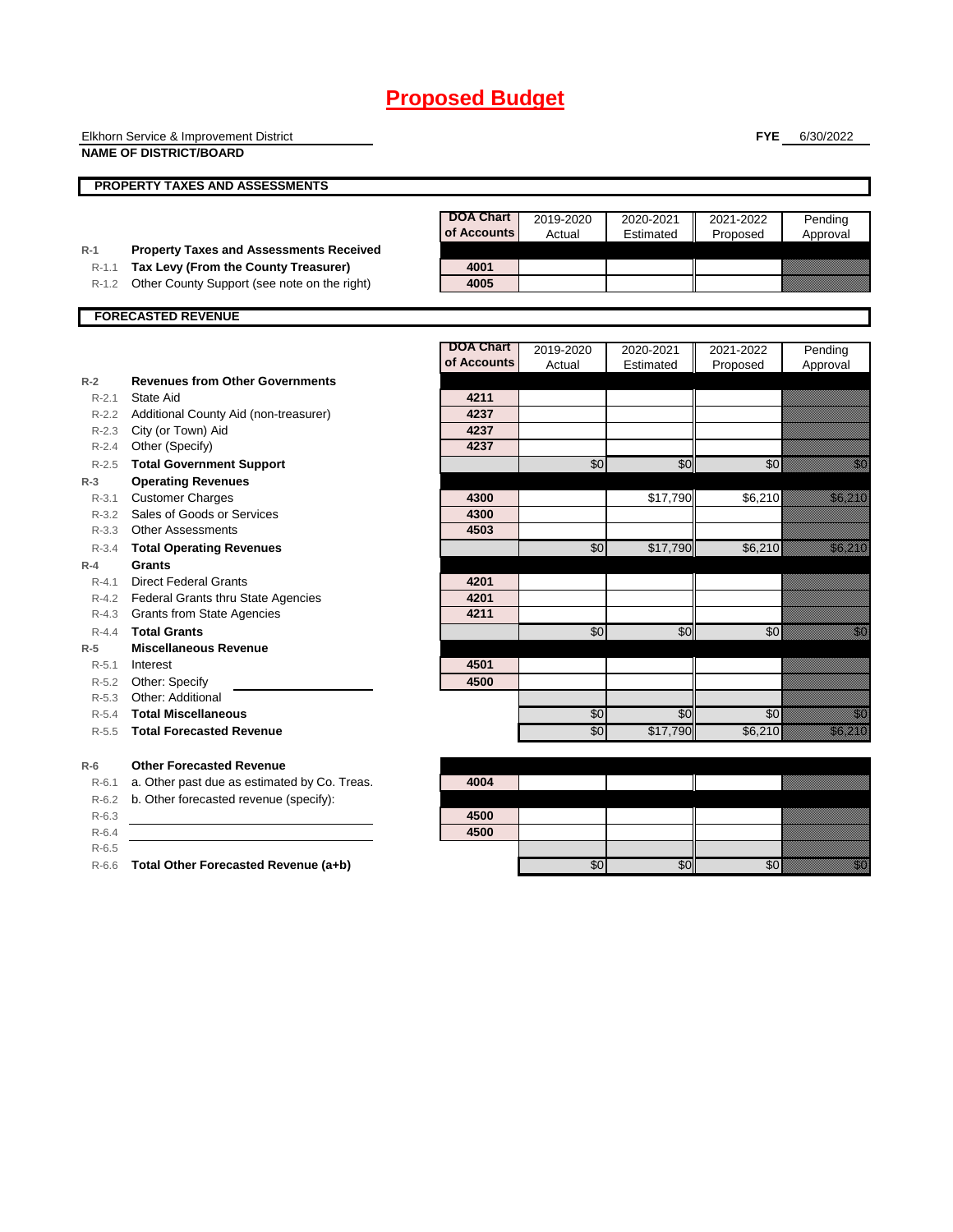### **CAPITAL OUTLAY BUDGET**

|           |                         | ui Auuu |
|-----------|-------------------------|---------|
| $E-1$     | <b>Capital Outlay</b>   |         |
| $E - 1.1$ | <b>Real Property</b>    | 6201    |
| $E - 1.2$ | Vehicles                | 6210    |
| $E - 1.3$ | <b>Office Equipment</b> | 6211    |
| $E - 1.4$ | Other (Specify)         |         |
| $E-1.5$   |                         | 6200    |
| $E - 1.6$ |                         | 6200    |
| $E - 1.7$ |                         |         |
| $E - 1.8$ | TOTAL CAPITAL OUTLAY    |         |

| <b>DOA Chart</b> | 2019-2020 | 2020-2021 | 2021-2022 | Pending  |
|------------------|-----------|-----------|-----------|----------|
| of Accounts      | Actual    | Estimated | Proposed  | Approval |
|                  |           |           |           |          |
| 6201             |           |           |           |          |
| 6210             |           |           |           |          |
| 6211             |           |           |           |          |
|                  |           |           |           |          |
| 6200             |           |           |           |          |
| 6200             |           |           |           |          |
|                  |           |           |           |          |
|                  | \$0       | \$ſ       |           |          |

#### **ADMINISTRATION BUDGET**

|           |                                      | <b>DOA Chart</b> | 2019-2020      | 2020-2021 | 2021-2022 | Pending                                                                                                                                                                                                                        |
|-----------|--------------------------------------|------------------|----------------|-----------|-----------|--------------------------------------------------------------------------------------------------------------------------------------------------------------------------------------------------------------------------------|
|           |                                      | of Accounts      | Actual         | Estimated | Proposed  | Approval                                                                                                                                                                                                                       |
| $E-2$     | <b>Personnel Services</b>            |                  |                |           |           |                                                                                                                                                                                                                                |
| $E - 2.1$ | Administrator                        | 7002             |                |           |           |                                                                                                                                                                                                                                |
| $E - 2.2$ | Secretary                            | 7003             |                |           |           |                                                                                                                                                                                                                                |
| $E - 2.3$ | Clerical                             | 7004             |                |           |           |                                                                                                                                                                                                                                |
| $E - 2.4$ | Other (Specify)                      |                  |                |           |           |                                                                                                                                                                                                                                |
| $E - 2.5$ |                                      | 7005             |                |           |           |                                                                                                                                                                                                                                |
| $E-2.6$   |                                      | 7005             |                |           |           |                                                                                                                                                                                                                                |
| $E - 2.7$ |                                      |                  |                |           |           |                                                                                                                                                                                                                                |
| $E-3$     | <b>Board Expenses</b>                |                  |                |           |           |                                                                                                                                                                                                                                |
| $E - 3.1$ | Travel                               | 7011             |                |           |           |                                                                                                                                                                                                                                |
| $E - 3.2$ | Mileage                              | 7012             |                |           |           |                                                                                                                                                                                                                                |
| $E - 3.3$ | Other (Specify)                      |                  |                |           |           |                                                                                                                                                                                                                                |
| $E - 3.4$ |                                      | 7013             |                |           |           |                                                                                                                                                                                                                                |
| $E - 3.5$ |                                      | 7013             |                |           |           |                                                                                                                                                                                                                                |
| $E - 3.6$ |                                      |                  |                |           |           |                                                                                                                                                                                                                                |
| $E-4$     | <b>Contractual Services</b>          |                  |                |           |           |                                                                                                                                                                                                                                |
| $E - 4.1$ | Legal                                | 7021             |                |           |           |                                                                                                                                                                                                                                |
| $E - 4.2$ | Accounting/Auditing                  | 7022             |                |           |           |                                                                                                                                                                                                                                |
| $E-4.3$   | Other (Specify)                      |                  |                |           |           |                                                                                                                                                                                                                                |
| $E - 4.4$ |                                      | 7023             |                |           |           |                                                                                                                                                                                                                                |
| $E-4.5$   |                                      | 7023             |                |           |           |                                                                                                                                                                                                                                |
| $E-4.6$   |                                      |                  |                |           |           |                                                                                                                                                                                                                                |
| $E-5$     | <b>Other Administrative Expenses</b> |                  |                |           |           |                                                                                                                                                                                                                                |
| $E - 5.1$ | Office Supplies                      | 7031             |                |           |           |                                                                                                                                                                                                                                |
| $E - 5.2$ | Office equipment, rent & repair      | 7032             |                |           |           |                                                                                                                                                                                                                                |
| $E - 5.3$ | Education                            | 7033             |                |           |           |                                                                                                                                                                                                                                |
| $E - 5.4$ | Registrations                        | 7034             |                |           |           |                                                                                                                                                                                                                                |
| $E-5.5$   | Other (Specify)                      |                  |                |           |           |                                                                                                                                                                                                                                |
| $E-5.6$   |                                      | 7035             |                |           |           |                                                                                                                                                                                                                                |
| $E - 5.7$ |                                      | 7035             |                |           |           |                                                                                                                                                                                                                                |
| $E - 5.8$ |                                      |                  |                |           |           |                                                                                                                                                                                                                                |
| $E-6$     | <b>TOTAL ADMINISTRATION</b>          |                  | $\frac{6}{30}$ | \$0       | \$0       | en de la familie de la familie de la familie de la familie de la familie de la familie de la familie de la fa<br>Lista de la familie de la familie de la familie de la familie de la familie de la familie de la familie de la |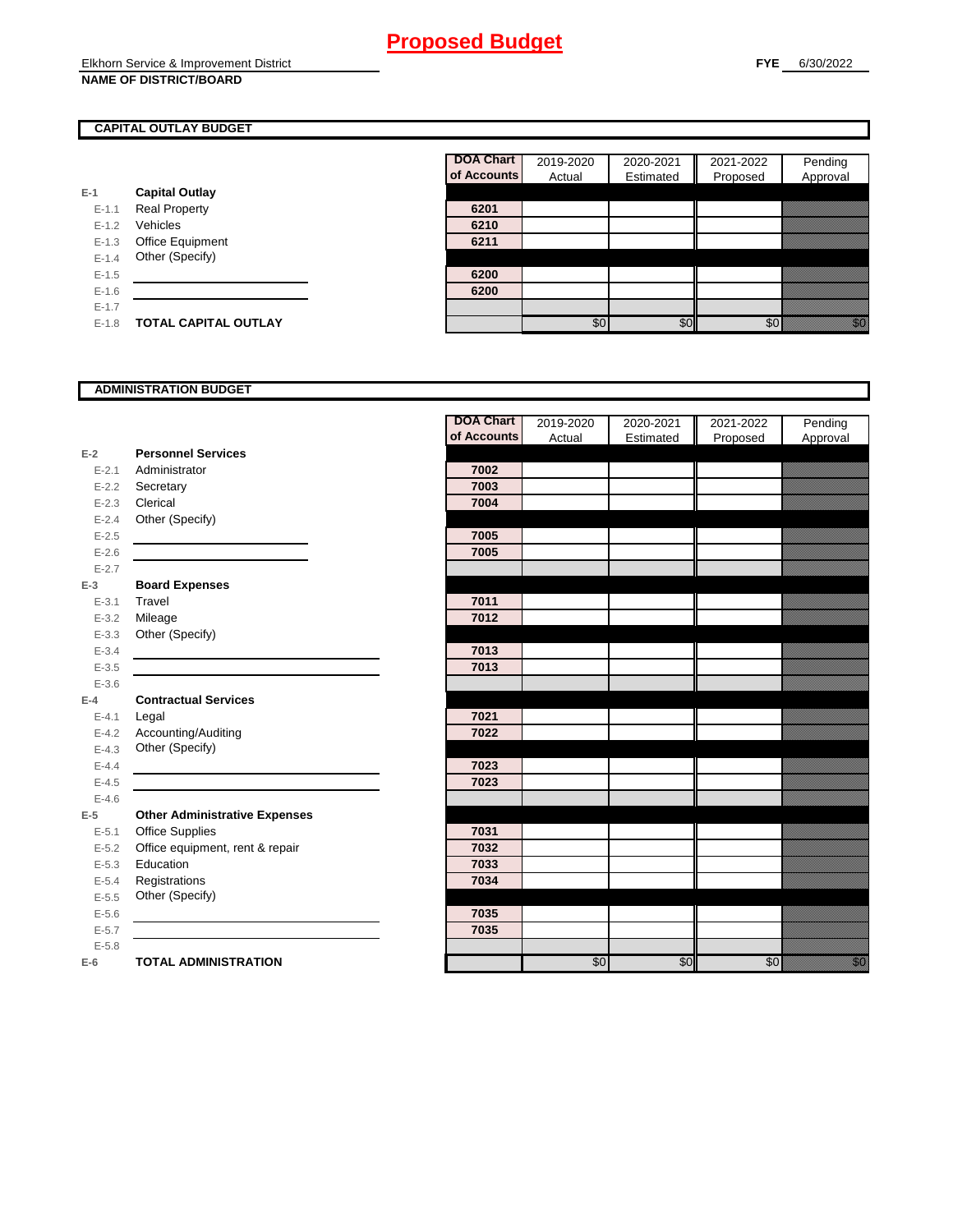Elkhorn Service & Improvement District

### **OPERATIONS BUDGET**

|                        |                                             | <b>DOA Chart</b> | 2019-2020 | 2020-2021 | 2021-2022 | Pending                                                                                                                                                                                                                          |
|------------------------|---------------------------------------------|------------------|-----------|-----------|-----------|----------------------------------------------------------------------------------------------------------------------------------------------------------------------------------------------------------------------------------|
|                        |                                             | of Accounts      | Actual    | Estimated | Proposed  | Approval                                                                                                                                                                                                                         |
| $E-7$                  | <b>Personnel Services</b>                   |                  |           |           |           |                                                                                                                                                                                                                                  |
| $E - 7.1$              | Wages--Operations                           | 7202             |           |           |           |                                                                                                                                                                                                                                  |
| $E - 7.2$              | <b>Service Contracts</b><br>Other (Specify) | 7203             |           |           |           |                                                                                                                                                                                                                                  |
| $E - 7.3$<br>$E - 7.4$ |                                             | 7204             |           |           |           |                                                                                                                                                                                                                                  |
| $E - 7.5$              |                                             | 7204             |           |           |           |                                                                                                                                                                                                                                  |
| $E - 7.6$              |                                             |                  |           |           |           |                                                                                                                                                                                                                                  |
| $E-8$                  | <b>Travel</b>                               |                  |           |           |           |                                                                                                                                                                                                                                  |
| $E - 8.1$              | Mileage                                     | 7211             |           |           |           |                                                                                                                                                                                                                                  |
| $E - 8.2$              | Other (Specify)                             |                  |           |           |           |                                                                                                                                                                                                                                  |
| $E - 8.3$              |                                             | 7212             |           |           |           |                                                                                                                                                                                                                                  |
| $E - 8.4$              |                                             | 7212             |           |           |           |                                                                                                                                                                                                                                  |
| $E - 8.5$              |                                             |                  |           |           |           |                                                                                                                                                                                                                                  |
| $E-9$                  | <b>Operating supplies (List)</b>            |                  |           |           |           |                                                                                                                                                                                                                                  |
| $E-9.1$                | road repairs                                | 7220             |           |           | \$24,000  | a a chunach<br>Bliadaine an t-ainm                                                                                                                                                                                               |
| $E - 9.2$              | road maintenance                            | 7220             |           |           |           |                                                                                                                                                                                                                                  |
| $E-9.3$                |                                             | 7220             |           |           |           |                                                                                                                                                                                                                                  |
| $E - 9.4$              |                                             | 7220             |           |           |           |                                                                                                                                                                                                                                  |
| $E - 9.5$              |                                             |                  |           |           |           |                                                                                                                                                                                                                                  |
| $E-10$                 | <b>Program Services (List)</b>              |                  |           |           |           |                                                                                                                                                                                                                                  |
| $E-10.1$               |                                             | 7230             |           |           |           |                                                                                                                                                                                                                                  |
| $E-10.2$               |                                             | 7230             |           |           |           |                                                                                                                                                                                                                                  |
| $E-10.3$               |                                             | 7230             |           |           |           |                                                                                                                                                                                                                                  |
| $E-10.4$               |                                             | 7230             |           |           |           |                                                                                                                                                                                                                                  |
| $E-10.5$               |                                             |                  |           |           |           |                                                                                                                                                                                                                                  |
| $E-11$                 | <b>Contractual Arrangements (List)</b>      |                  |           |           |           |                                                                                                                                                                                                                                  |
| $E - 11.1$             |                                             | 7400             |           |           |           |                                                                                                                                                                                                                                  |
| $E-11.2$               |                                             | 7400             |           |           |           |                                                                                                                                                                                                                                  |
| $E-11.3$<br>$E-11.4$   |                                             | 7400<br>7400     |           |           |           |                                                                                                                                                                                                                                  |
| $E-11.5$               |                                             |                  |           |           |           |                                                                                                                                                                                                                                  |
| $E-12$                 | <b>Other operations (Specify)</b>           |                  |           |           |           |                                                                                                                                                                                                                                  |
| $E-12.1$               |                                             | 7450             |           |           |           |                                                                                                                                                                                                                                  |
| $E-12.2$               |                                             | 7450             |           |           |           |                                                                                                                                                                                                                                  |
| $E-12.3$               |                                             | 7450             |           |           |           |                                                                                                                                                                                                                                  |
| $E-12.4$               |                                             | 7450             |           |           |           |                                                                                                                                                                                                                                  |
| $E-12.5$               |                                             |                  |           |           |           |                                                                                                                                                                                                                                  |
| $E-13$                 | <b>TOTAL OPERATIONS</b>                     |                  | \$0       | \$0       | \$24,000  | a katika katika katika katika katika katika katika katika katika katika katika katika katika katika katika kat<br>Katika katika katika katika katika katika katika katika katika katika katika katika katika katika katika katik |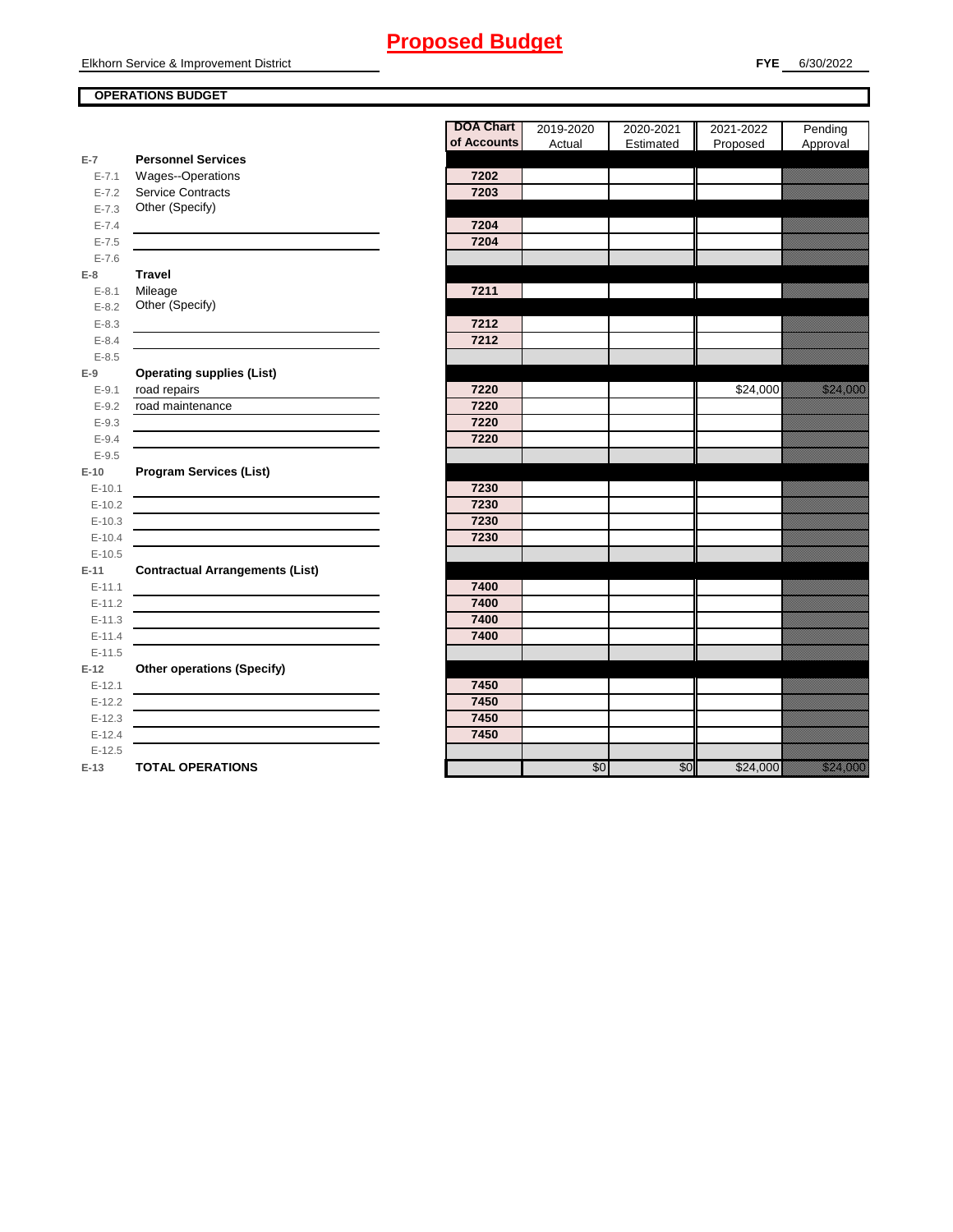### **INDIRECT COSTS BUDGET**

|          |                              | <b>DOA Chart</b> | 2019-2020 | 2020-2021 | 2021-2022 | Pending                                                                                                                              |
|----------|------------------------------|------------------|-----------|-----------|-----------|--------------------------------------------------------------------------------------------------------------------------------------|
|          |                              | of Accounts      | Actual    | Estimated | Proposed  | Approval                                                                                                                             |
| $E-14$   | <b>Insurance</b>             |                  |           |           |           |                                                                                                                                      |
| $E-14.1$ | Liability                    | 7502             |           |           |           |                                                                                                                                      |
| $E-14.2$ | Buildings and vehicles       | 7503             |           |           |           |                                                                                                                                      |
| $E-14.3$ | Equipment                    | 7504             |           |           |           |                                                                                                                                      |
| $E-14.4$ | Other (Specify)              |                  |           |           |           |                                                                                                                                      |
| $E-14.5$ |                              | 7505             |           |           |           |                                                                                                                                      |
| $E-14.6$ |                              | 7505             |           |           |           |                                                                                                                                      |
| $E-14.7$ |                              |                  |           |           |           |                                                                                                                                      |
| $E-15$   | Indirect payroll costs:      |                  |           |           |           |                                                                                                                                      |
| $E-15.1$ | FICA (Social Security) taxes | 7511             |           |           |           |                                                                                                                                      |
| $E-15.2$ | <b>Workers Compensation</b>  | 7512             |           |           |           |                                                                                                                                      |
| $E-15.3$ | <b>Unemployment Taxes</b>    | 7513             |           |           |           |                                                                                                                                      |
| $E-15.4$ | Retirement                   | 7514             |           |           |           |                                                                                                                                      |
| $E-15.5$ | Health Insurance             | 7515             |           |           |           |                                                                                                                                      |
| $E-15.6$ | Other (Specify)              |                  |           |           |           |                                                                                                                                      |
| $E-15.7$ |                              | 7516             |           |           |           |                                                                                                                                      |
| $E-15.8$ |                              | 7516             |           |           |           |                                                                                                                                      |
| $E-15.9$ |                              |                  |           |           |           |                                                                                                                                      |
|          |                              |                  |           |           |           |                                                                                                                                      |
| $E-17$   | <b>TOTAL INDIRECT COSTS</b>  |                  | \$0       | \$0       | \$0       | en de la filosofia<br>Maria de la filòla del conte del conte del conte del conte del conte del conte del conte del conte del conte d |

### **DEBT SERVICE BUDGET**

| D-1 |  | <b>Debt Service</b> |
|-----|--|---------------------|
|-----|--|---------------------|

D-1.1 **Principal** 

D-1.2 **Interest** 

D-1.3 **Fees** 

**D-2 TOTAL DEBT SERVICE** 

| <b>DOA Chart</b> | 2019-2020 | 2020-2021 | 2021-2022 | Pending  |
|------------------|-----------|-----------|-----------|----------|
| of Accounts      | Actual    | Estimated | Proposed  | Approval |
|                  |           |           |           |          |
| 6401             |           |           |           |          |
| 6410             |           |           |           |          |
| 6420             |           |           |           |          |
|                  |           |           |           |          |